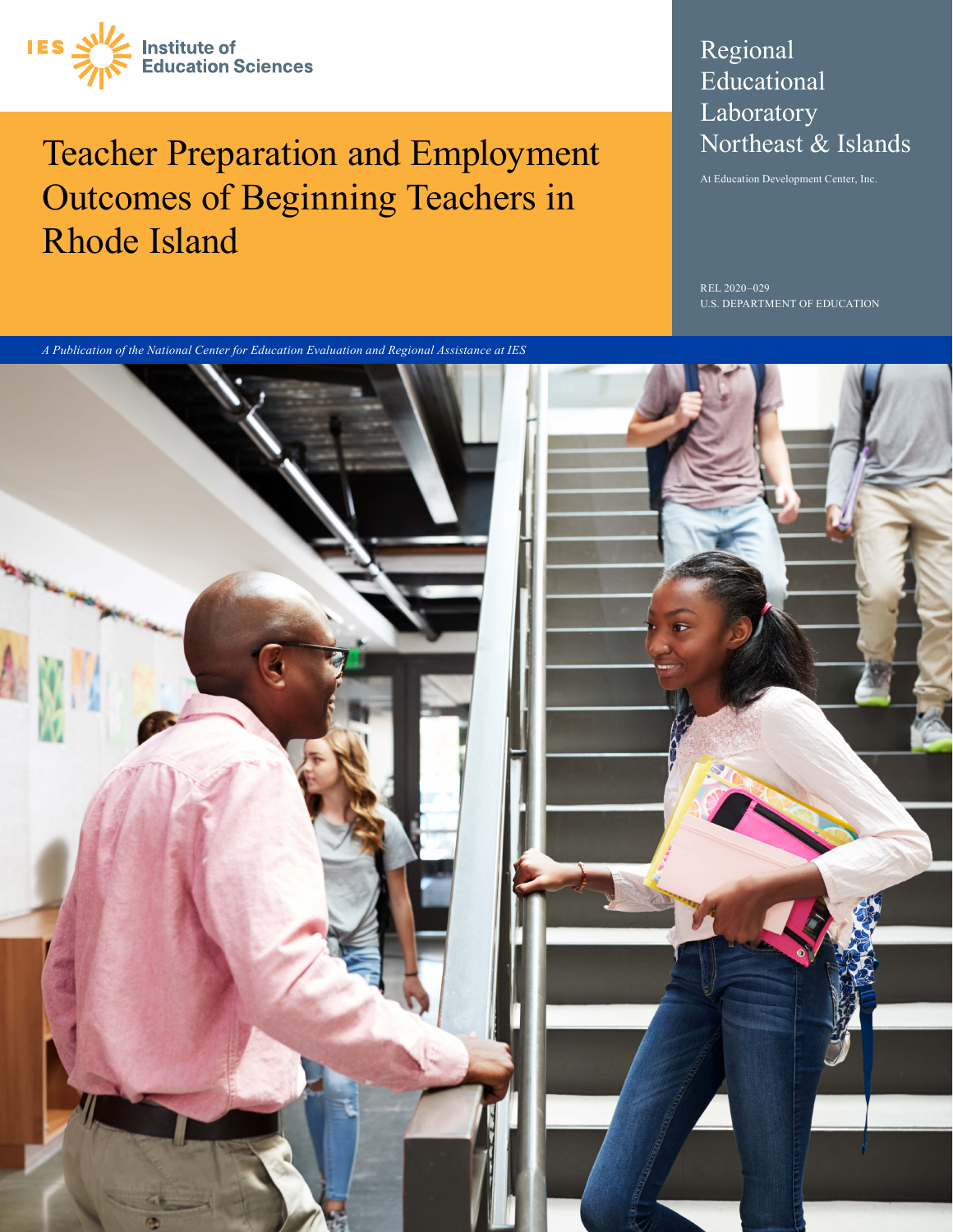# **Teacher Preparation and Employment Outcomes of Beginning Teachers in Rhode Island**

*- Jessica Bailey, Noman Khanani, Natalie Lacireno Paquet, Karen Shakman, and Georgia Bock* **September 2020** 

 **Because teacher turnover can adversely affect student achievement and local education budgets, many states want to better understand the extent to which teachers switch schools or leave the state public school system. Leaders at the Rhode Island Department of Education are interested specifically outcomes among beginning teachers in Rhode Island who were trained in a teacher preparation program in the state between 2012/13 and 2016/17 and who then taught for at least one year in the state public school system by the 2017/18 school year. After three years about one-third of these beginning teachers were still teaching in their initial school, one-third were teaching in another school in the state public school teacher's mobility, retention, or attrition outcome. These outcomes did vary by teacher certification field. (programs that permit teaching before completion of all requirements for certification) were more likely than teachers who were trained in traditional undergraduate, graduate, or nondegree programs to stay from this report to inform policies and supports for beginning teachers, especially teachers who were certified in fields with higher attrition rates and teachers who were trained in alternative programs. in understanding factors related to teacher mobility, retention, and attrition. This study examined these system, and one-third were no longer teaching in the state public school system. In general, there was no statistically significant relationship between a beginning teacher's preparation program provider and the They also varied by teacher preparation program type: teachers who were trained in alternative programs in their school after one year and more likely to leave after three years. Stakeholders can use the findings** 

# **Why this study?**

 Nationally, 16 percent of beginning teachers change schools after one year, and 17 percent leave the profession in education budgets, many states want to better understand the extent to which teachers change schools or leave the the first four years (Gray & Taie, 2015). Because teacher turnover can adversely affect student achievement and local state public school system (Guin, 2004). Leaders at the Rhode Island Department of Education (RIDE) are interested

 specifically in understanding the factors related to teacher mobility, retention, and attrition in Rhode Island public schools. Recent analyses of the state's mobility and  $\Box$  For additional information, attrition rates for early-career teachers<sup>1</sup> who were teaching in 2011/12 revealed that including background<br>28 nercent changed schools and 22 nercent were no longer teaching in the state on the study, technical 28 percent changed schools and 22 percent were no longer teaching in the state  $\frac{1}{2}$  on the study, technic<br>nublic school system by 2015/16 (Matlash, 2017). Mability rates were bighest among public school system by 2015/16 (Matlach, 2017). Mobility rates were highest among<br>elementary school teachers, and attrition rates were highest in schools with large<br>shares of racial/ethnic minority students.<sup>2</sup> The curren

The research presented here utilized confidential data from the Rhode Island Department of Education (RIDE). The views expressed here are those of the authors and do not necessarily represent those of RIDE or other data contributors. Any errors are attributable to the authors.

<sup>1.</sup> Early-career (beginning) teachers are educators with 0–2 prior years of teaching experience in the Rhode Island public school system in 2011/12 through 2015/16. This report focuses on beginning teachers who were in their first year of teaching in the state public school system, after one year and three years.

<sup>2.</sup> These mobility and attrition rates may be influenced by teachers who were in a one-year temporary position or who were laid off at the end of a year. The Rhode Island Department of Education does not have statewide data on how many teachers are included in these categories; therefore, results should be interpreted with caution.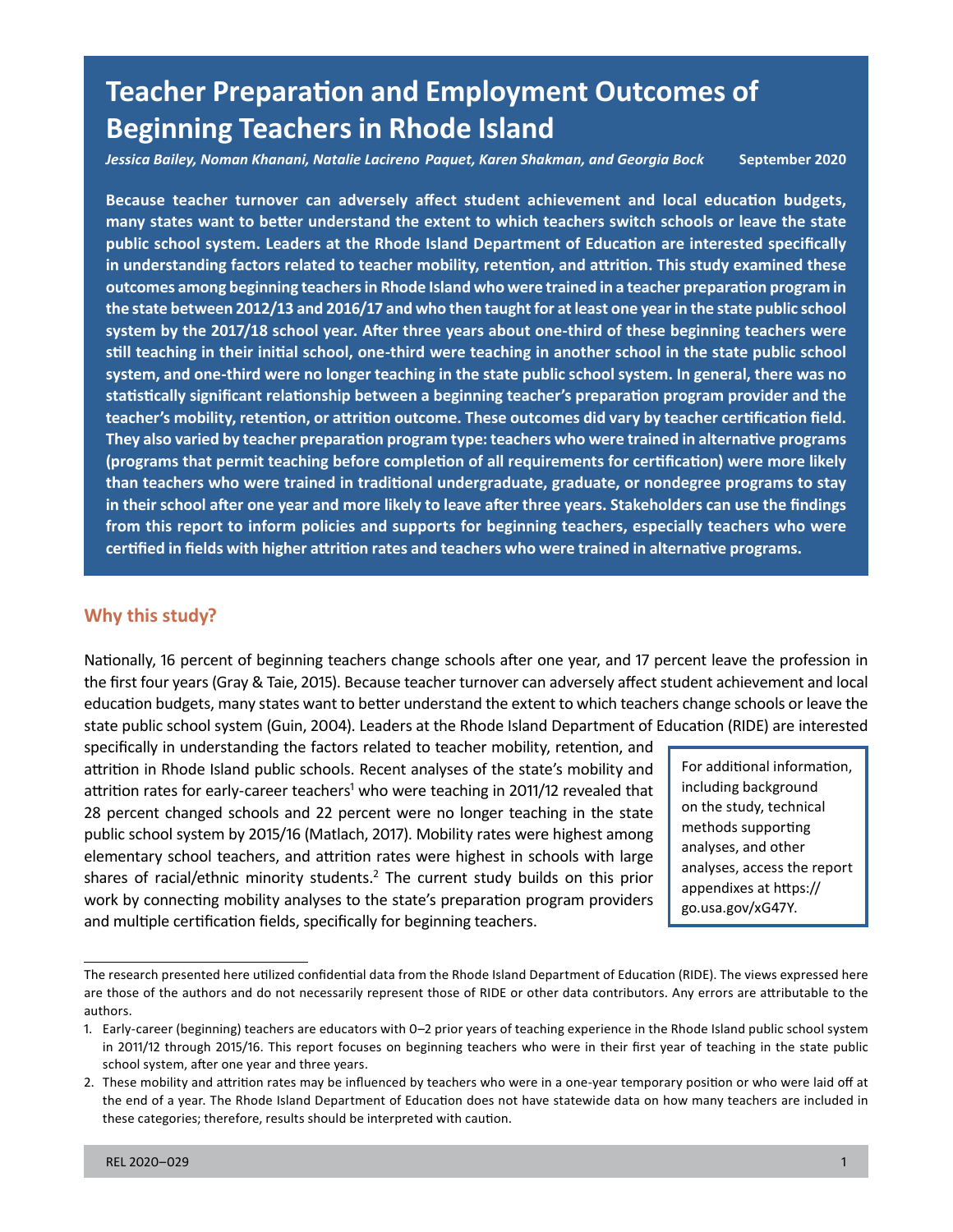To inform stakeholders in Rhode Island about the mobility patterns and trends of newly certified teachers, this study analyzed patterns of mobility and certification among beginning teachers by preparation program type. The study also examined these patterns for public and private preparation program providers and separately for each teacher preparation program provider (see box 1 for definitions of key terms). The study contributes to the literature on factors related to teacher turnover, such as teacher preparation (for example, Ingersoll et al., 2014; see appendix A for a review of the literature), and relates directly to the state's teacher preparation standards, which require that districts and teacher preparation program providers collaborate to create mutually beneficial relationships to aid teacher placement and inform district hiring needs. RIDE intends to discuss the study results with the state's preparation program providers and local education agency leaders to review the preparation fields offered and how they align with state needs and to consider the implications for policies, practices, and supports for teacher candidates. As part of its ongoing effort to inform prospective teachers about the landscape of teaching in Rhode Island, RIDE will also share the results with prospective teachers and other interested stakeholders.

#### **Box 1. Key terms used in this report**

 **Alternative teacher preparation program.** A program that allows participants to become teachers before completing all the program requirements toward certification. Individuals who participate in such programs generally teach under a preliminary certification while completing coursework through a state-approved preparation program. All alternative teacher preparation programs examined in this study were offered through private providers.

**Attrition rate.** The percentages of teachers who are no longer teaching in the Rhode Island public school system after one year and after three years. These teachers are referred to as leavers, although they did not necessarily choose to leave; some may have been laid off or may have had a one-year position.

**Beginning teacher.** A teacher who was trained in a teacher preparation program in Rhode Island who is in the first year of teaching in the state public school system. This study focused on beginning teachers.

 **High-need school or district.** A school or district in which the percentage of students eligible for the national school lunch program and the percentage of racial/ethnic minority students are both greater than 75 percent.

**Leavers.** Teachers who are no longer employed by the Rhode Island public school system after teaching in the state for at least one year. These teachers may have chosen to leave, may have been laid off, or may have had a one-year position.

**Mobility rate.** The percentages of teachers who move to any teaching position at a different school in the Rhode Island public school system from their initial school of employment after one year and after three years. The teachers may be teaching in the same or a different field in the new school. These teachers are referred to as movers.

**Movers.** Teachers who move to a teaching position at a different school in the Rhode Island public school system from their initial school of employment. Teachers who taught at more than one school in their first year of teaching in the state public school system are considered movers only if they moved from every school in which they taught that year. (Teachers who remained in at least one school in their first year of teaching in the state public school system are considered stayers.)

**Nondegree program.** A teacher preparation program that issues certificates but not degrees. Examples of certificates include Building Administrator and Elementary English as a Second Language.

**Preparation field.** A teacher's specialized field of training in a teacher preparation program. For this study the fields were collapsed into the following classifications: early childhood, elementary, middle grades, secondary, special education, world languages, and electives. Teachers are not necessarily certified in all fields in which they were trained.

**Retention rate.** The percentages of teachers who remain teaching in their initial school after one year and after three years. These teachers are referred to as stayers.

**Role-changers.** Former teachers in the Rhode Island public school system who changed to a nonteaching role—for example, a former teacher who becomes a school administrator.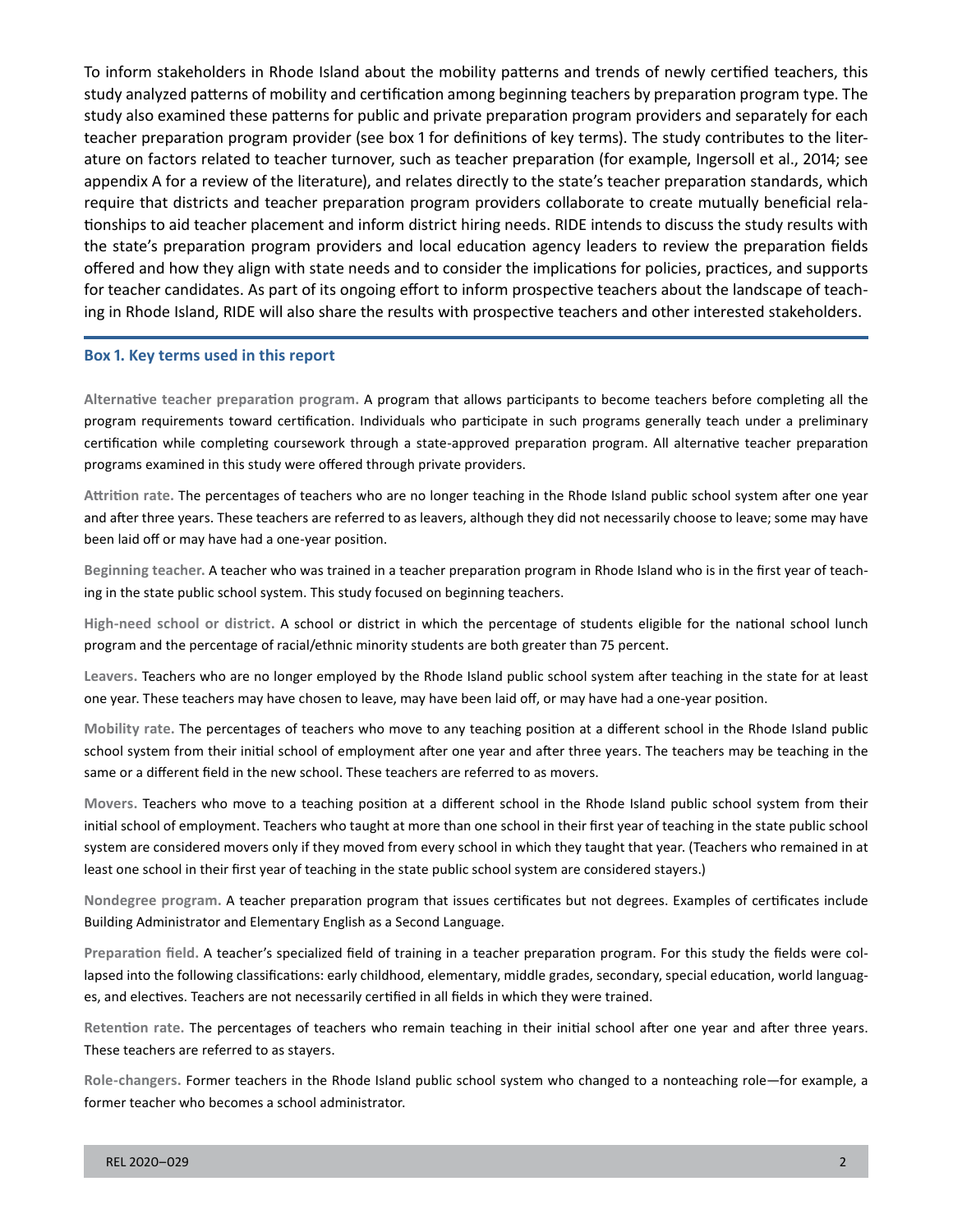**Stayers.** Teachers who remain teaching in at least one of their initial schools after one year and after three years.

 following categories: early childhood; elementary; middle grades; secondary; special education; world languages; dual-language, **Teacher certification.** A certificate that allows a teacher to teach in a public school. Teachers may be certified in more than one field. Rhode Island offers certificates in more than 100 fields. In this study the teacher certification fields were combined into the bilingual, or English as a second language; electives; and nonteacher related (such as administrator).

**Teacher preparation program.** A state-approved sequence of courses and experiences that, if completed, meets preparation requirements for teacher certification in Rhode Island. At the time of this study, 11 teacher preparation program providers (see below) in Rhode Island offered more than 100 different programs. Teacher preparation fields ranged from programs tied to a specific certification, such as secondary physics, to more general programs, such as secondary education, with multiple certification options, such as English, general science, and math.

 **Teacher preparation program provider.** An institution or organization that offers one or more teacher preparation programs. At the time of this study there were 11 approved providers. Teacher preparation program providers are either public or private. Providers may offer one or more teacher preparation program types (see below); for example, a provider can offer both graduate and undergraduate programs.

 **Teacher preparation program type.** Individuals enter the teaching force in the Rhode Island public school system through one of four program types: undergraduate, graduate, nondegree, or alternative.

# **Research questions**

This report focuses on the 1,164 beginning teachers in Rhode Island who were trained in the state between 2012/13 and 2016/17 and who then taught for at least one year in the state public school system by the 2017/18 school year. These teachers accounted for 38 percent of the 3,045 teachers trained during that period (see table D1 in appendix D).<sup>3</sup> It presents findings for two research questions:<sup>4</sup>

- 1. What percentages of beginning teachers moved to another school in the state public school system, stayed in their initial school, and left teaching in the state public school system after one year and after three years? Do the percentages differ by teacher preparation program provider, teacher preparation program type, or teacher certification field?
- 2. Is there a relationship between the teacher preparation program provider or program type in which a beginning teacher was trained and the teacher's likelihood of being retained in the state public school system?

The study examined patterns in mobility, retention, and attrition for beginning teachers from all 11 of the state's teacher preparation program providers for three years using longitudinal data (see box 2 for a summary of the data and methods used in the study and appendix B for details). Specifically, it examined mobility, retention, and attrition outcomes for teachers who were trained in various state-approved teacher preparation programs and certification fields in Rhode Island. The outcomes were examined after one-year and after three years because previous research shows that most teachers leave the profession within their first five years (Carroll & Foster, 2010). Together, the state's 11 preparation program providers offer preparation and certification in more than 100 fields of teaching through a variety of program types.

<sup>3.</sup> Across the five cohorts of beginning teachers in this study, the percentage of teachers who were trained in a Rhode Island program who were teaching in the Rhode Island public school system increased each year, for a total of 38 percent by the end of 2016/17. Of the 2012/13 cohort 43 percent were teaching five years later (table D2 in appendix D). This indicates that it may take beginning teachers several years to find employment in the state public school system.

<sup>4.</sup> The study team also investigated a third research question as part of this study: Are beginning teachers who were trained in Rhode Island teaching in the fields in which they were prepared, regardless of their mobility? The results are presented in a separate infographic, available at [https://go.usa.gov/xG47Y.](https://go.usa.gov/xG47Y)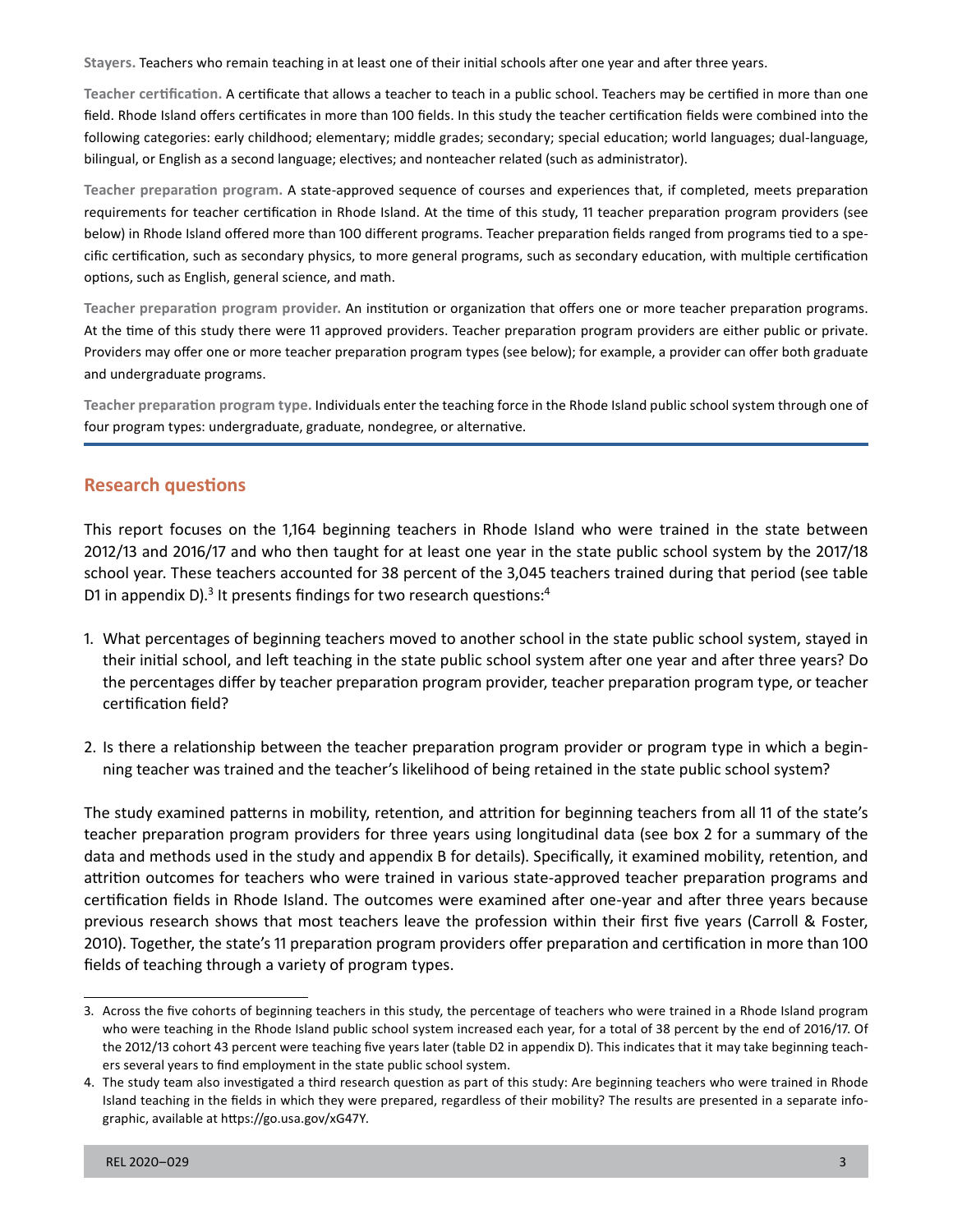#### **Box 2. Data sources, sample, and methods**

**Data sources.** The Rhode Island Department of Education's (RIDE) Office of Educator Excellence and Certification Services provided anonymized teacher-level data on teacher preparation program fields and characteristics, which were selected based on RIDE's interests and on prior research (Clotfelter et al., 2007; Ingersoll et al., 2012, 2014). RIDE also provided teacher-level employment data, which included annual teaching assignments, certifications, and teacher characteristics. RIDE provided a separate file with school characteristics, including school size, high-need status, and grade span. Additional district- and school-level characteristics, such as percentages of students who are economically disadvantaged, were obtained through the Common Core of Data (U.S. Department of Education, 2016). A complete list of the variables examined is in table B1 in appendix B.

 ers in Rhode Island and who were ever employed in the Rhode Island public school system from 2012/13 through 2016/17. The sample sample does not include the approximately 60 percent of teachers who completed training in a Rhode Island preparation program in the state (Rhode Island Department of Education, 2017). Although RIDE has comparable program preparation data for this group of certification other than through a Rhode Island–approved program—for example, through reciprocity with another state. The sample used in this study can be considered a sample of the many cohorts of beginning teachers in Rhode Island who were trained in the state. **Sample.** The primary sample included 1,164 beginning teachers who were trained at any of the 11 teacher preparation program providrepresents 38 percent of the 3,045 teachers who were trained in a teacher preparation program in Rhode Island over this period. The but were not employed in the state public school system from 2012/13 through 2016/17. The sample also does not include beginning teachers in Rhode Island who were trained in another state, who accounted for approximately 4 percent of newly certified teachers teachers, the data are not collected in a way that is easy to analyze. The sample also does not include beginning teachers who received

A subset of the primary sample was used to calculate mobility, retention, and attrition outcomes. That analytic sample included four cohorts of teachers for whom these outcomes could be examined after one year, and three cohorts of teachers for whom the outcomes could be examined after three years (see table B2 in appendix B). The 218 teachers in the primary sample who did not start teaching in the Rhode Island public school system until the 2017/18 school year were removed from the mobility analyses because employment data beyond their first year were not yet available. Similarly, the analytic sample for the three-year mobility rates excluded 493 teachers who were not at least three years removed from their first year of teaching. For example, teachers who began teaching in the 2015/16 school year were excluded from the three-year mobility analysis because employment data were not yet available through their fourth year. Therefore, the analytic sample for mobility, retention, and attrition outcomes included 946 people after one year and 453 people after three years (see table B2).

**Methodology.** For research question 1 the study team created a mobility variable that indicated whether a teacher moved to another school in the state public school system (mover), stayed in his or her initial school (stayer), or was no longer employed in the state public school system (leaver).<sup>1</sup> Cohorts were pooled to produce mobility rates after one year and after three years of teaching in the state public school system in order to examine patterns over time. The three-year timeframe was chosen instead of a longer period so that mobility rates could be calculated for three cohorts. These rates are based on the state's end-of-year teacher assignment data. Statistical tests were used to disaggregate mobility rates by teacher preparation program characteristics and by teacher certification field.

Research question 2 examined teacher retention after one year and after three years. Each outcome was analyzed separately using statistical tests to determine whether the teacher preparation program provider or type was related to retention after teacher and school characteristics were controlled for.

All statistically significant results are discussed in this report. In most instances the results represent differences between groups of at least 20 percentage points. For comparisons that involved fewer than 10 cases in one group, the statistically significant differences between groups were at least 10 percentage points.

Note

<sup>1.</sup> Leavers might include some teachers who are still in the teaching profession, either in a private school in Rhode Island or in a public or private school in another state.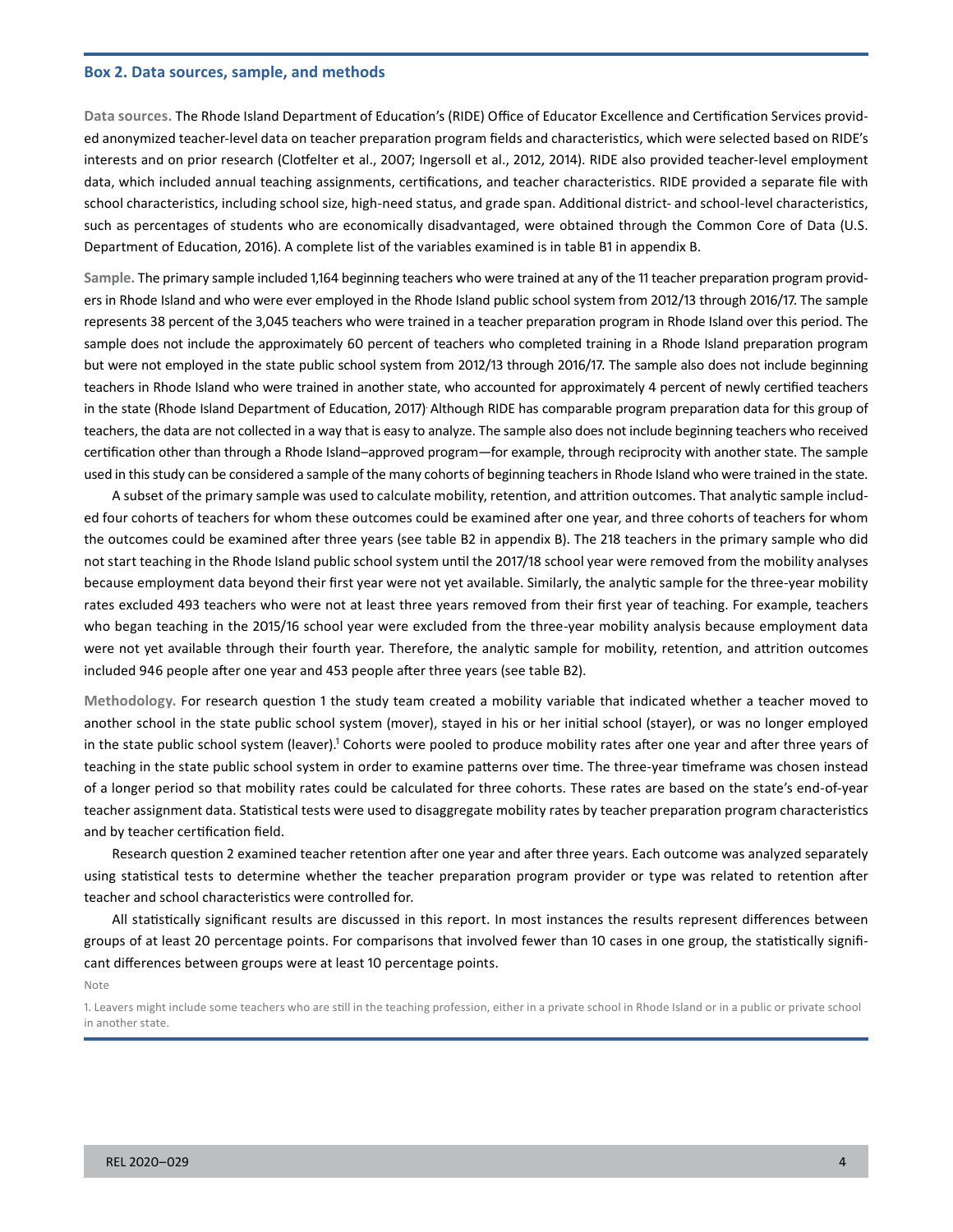# **Findings**

To provide context, this section first highlights key findings for the one- and three-year mobility, retention, and attrition rates of the 946 beginning teachers who taught in the Rhode Island public school system after completing a teacher preparation program in the state between 2012/13 and 2016/17. For the analysis of outcomes after three years, findings are presented for mobility, retention, and attrition outcomes by teacher preparation program provider and type and by teacher certification field for the 453 beginning teachers who were trained in the state between 2012/13 and 2014/15. Finally, findings are presented separately for beginning teachers who were trained in an alternative program, which are offered only by private providers.

### *Mobility, retention, and attrition of beginning teachers*

*After three years about one-third of beginning teachers who were trained in Rhode Island and who taught in the state public school system for at least one year between 2012/13 and 2016/17 were still teaching in their initial school, one-third were teaching in another school in the state public school system, and one-third were no longer teaching in the state public school system.* After one year approximately 62 percent of the teachers in the sample were still teaching in their initial school, and 15 percent were no longer teaching in the state public school system (figure 1; see table C1 in appendix C).<sup>5</sup> After three years 31 percent were still teaching in their initial school, 21 percent were teaching in another school outside their district, 12 percent were teaching in another school in their district, $6$  and 34 percent were no longer teaching in the state public school system.<sup>7</sup>

**Figure 1. Beginning teachers who were trained in Rhode Island and who taught in the state public school system for at least one year left teaching in the state public school system at a higher rate after three years than after one year, 2012/13–2017/18** 



Note: Less than 3 percent of beginning teachers who were trained in Rhode Island changed roles; to keep the discussion concise, results for rolechangers are presented in the figures but are not discussed in the findings.

Source: Authors' analysis of Rhode Island Department of Education data for 2012/13–2017/18.

- 5. One-year and three-year mobility and retention rates were calculated using the first year of a teacher's employment, regardless of how many years after the teacher was trained.
- 6. The study team examined within-district and outside-district mobility rates, but because there were no consistent patterns that were noteworthy, the remainder of the report presents only the aggregated statewide mobility rates for ease of exposition.
- 7. In this study teachers trained in alternative preparation programs influence the overall one- and three-year retention, mobility, and attrition rates. For that reason findings are presented separately at the end of the findings section for alternative program teachers and for the overall sample after alternative program teachers are excluded.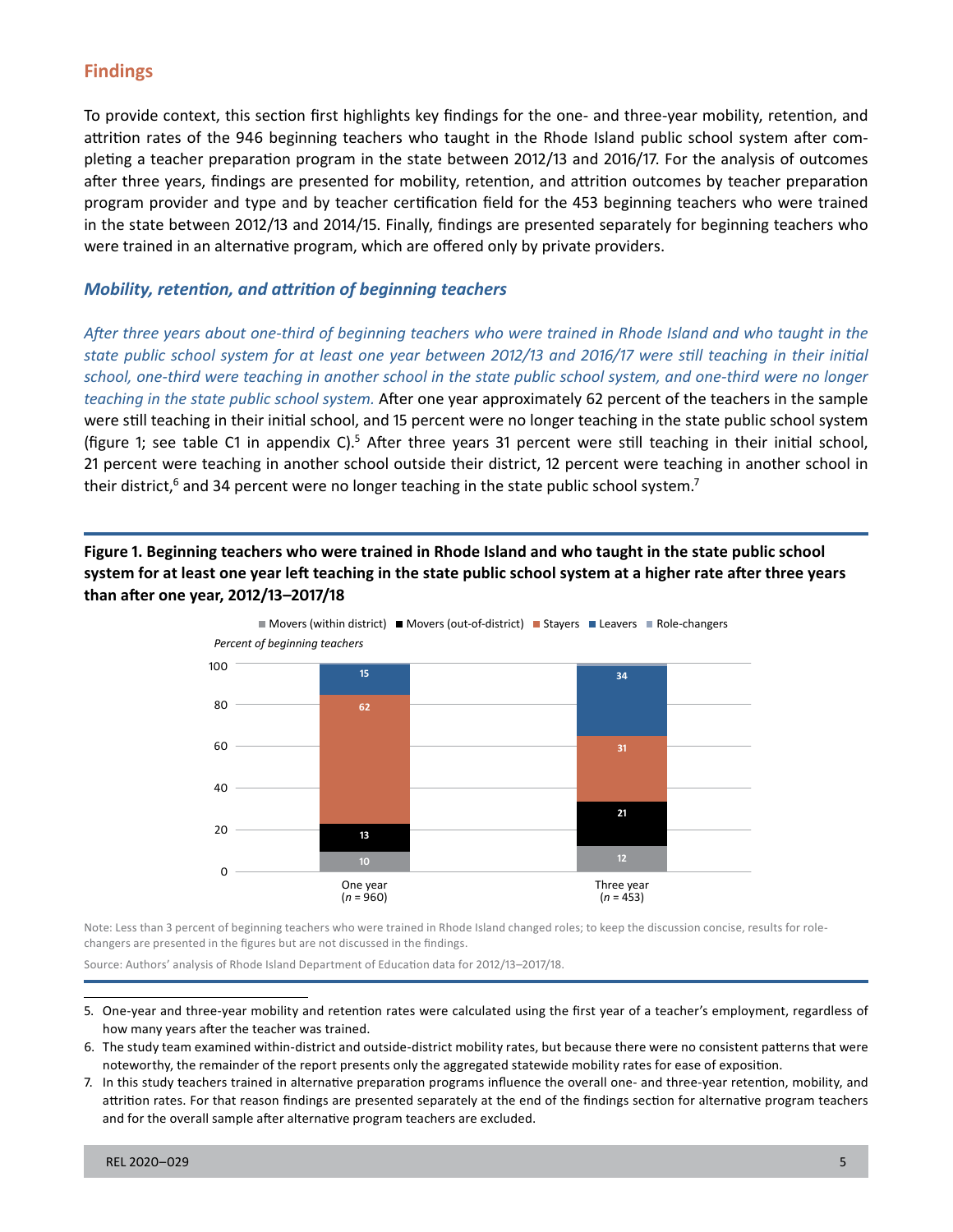*Beginning teachers who were trained in undergraduate, graduate, and nondegree teacher preparation programs in Rhode Island had similar mobility, retention, and attrition rates, but beginning teachers who were trained in alternative programs were significantly more likely to leave the state public school system after three years* 

After one year beginning teachers who were trained in alternative teacher preparation programs had the lowest mobility rate (6 percent) and the highest retention rate (82 percent; figure 2; see table C1 in appendix C). After three years teachers who were trained in alternative programs had a higher attrition rate (72 percent) than teachers who were trained in undergraduate (21 percent), graduate (30 percent), and nondegree programs (32 percent).

 *offering an alternative program.* Provider 11, which offers only an alternative program, had a higher one-year *After one year and after three years, the mobility, retention, and attrition rates of beginning teachers did not differ significantly across individual teacher preparation program providers, except in the case of one private provider*  retention rate and a lower three-year retention rate than the state's two largest providers, Provider 4 and Provider 5 (see table C1 in appendix C).

*While beginning teachers who were trained at private providers in Rhode Island had higher attrition rates but lower mobility rates after three years than teachers who were trained at public providers, the differences were not significant after teachers who were trained in alternative programs were removed from the analysis.* After three years beginning teachers who were trained at private providers in Rhode Island left teaching in the state public school system at a higher rate (48 percent) than teachers who were trained at public providers in the state (24 percent; see table C1 in appendix C). However, teachers who were trained at public providers had higher mobility rates after one year and after three years than teachers who were trained at private providers. For example, 42 percent of teachers who were trained at public providers moved to another school in the state public school system after three years compared with 23 percent of teachers who were trained at private providers. This difference appears to be associated with participation in an alternative program. After teachers trained at alternative programs were removed, there was no statistically significant difference in retention rates between teachers trained at public providers and those trained at private providers, even after teacher and school characteristics were controlled for (see tables C1, C3, and C4 in appendix C).

**Figure 2. Beginning teachers who were trained in alternative programs in Rhode Island stayed in their initial school at a higher rate after one year than beginning teachers who were trained in other program types, but the opposite was true after three years, 2012/13–2017/18** 



Movers Stayers Leavers Role-changers

Source: Authors' analysis of Rhode Island Department of Education data for 2012/13–2017/18.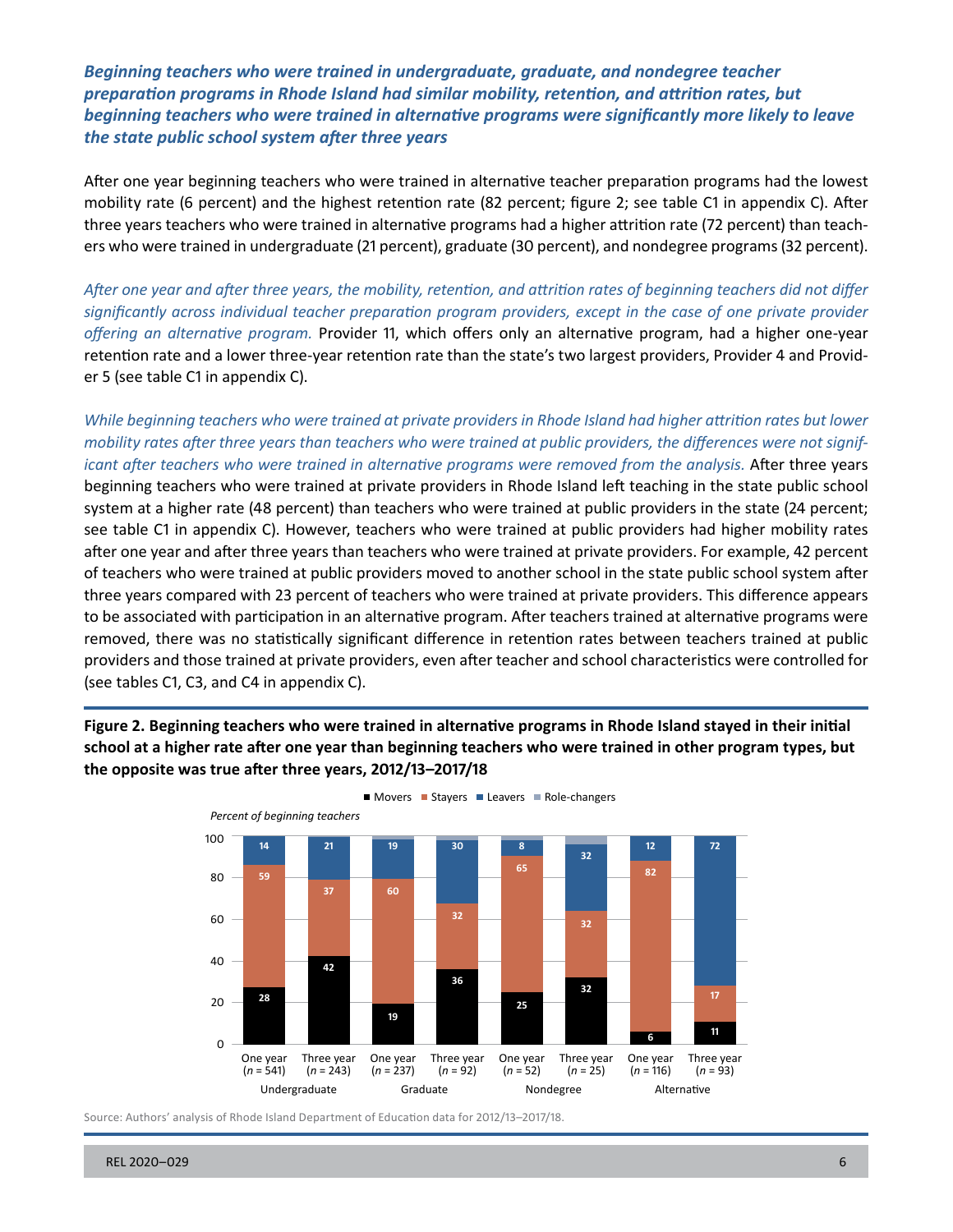# *Mobility, retention, and attrition of beginning teachers by certification field*

*The three-year mobility, retention, and attrition rates of beginning teachers who were trained in Rhode Island varied by teacher certification field; teachers with special education certification had the highest mobility rate, and teachers with early childhood certification had the highest retention rate.* Across teacher certification fields there were no statistically significant differences in one-year mobility, retention, or attrition rates (see table C2 in appendix C). However, after three years teachers with special education certification had a statistically significantly higher mobility rate (44 percent) than beginning teachers with secondary certification (22 percent). Also after three years teachers with early childhood certification had a statistically significantly higher retention rate (63 percent) than teachers with elementary certification (23 percent; figure 3; see table C2).

*Approximately 40 percent of beginning teachers who were trained in Rhode Island with elementary, middle grades, or secondary certification were no longer teaching in a Rhode Island public school after three years.* National-level data suggest that attrition is higher among teachers of math, science, English, and special education than among teachers in other fields, such as foreign languages, physical education, arts, and career and technical education (Carver-Thomas & Darling-Hammond, 2017). Consistent with the national data, attrition in Rhode Island was higher among beginning teachers with elementary, middle grades, $\delta$  or secondary certification (all of whom were prepared in math, science, English, or social studies) than among teachers with other certifications.

The same is not true for teachers in Rhode Island with special education certification, who had the second lowest three-year attrition rate (see table C2 in appendix C).<sup>9</sup> Teachers with special education certification had the highest three-year mobility rates, but the rates were statistically significantly different only from those of teachers with secondary certification. Together these results suggest that teachers with special education certification moved between schools at a higher rate than teachers with secondary certification but were among the least likely to leave teaching in the state public school system compared with teachers with other certifications.





ESL is English as a second language.

Source: Authors' analysis of Rhode Island Department of Education data for 2012/13–2017/18.

<sup>8.</sup> In Rhode Island a teacher can teach in the middle school grades if he or she has a middle grades certification, an elementary school extension, or a secondary school extension.

<sup>9.</sup> Teachers with early childhood certification had the lowest three-year attrition rate (see table C2 in appendix C).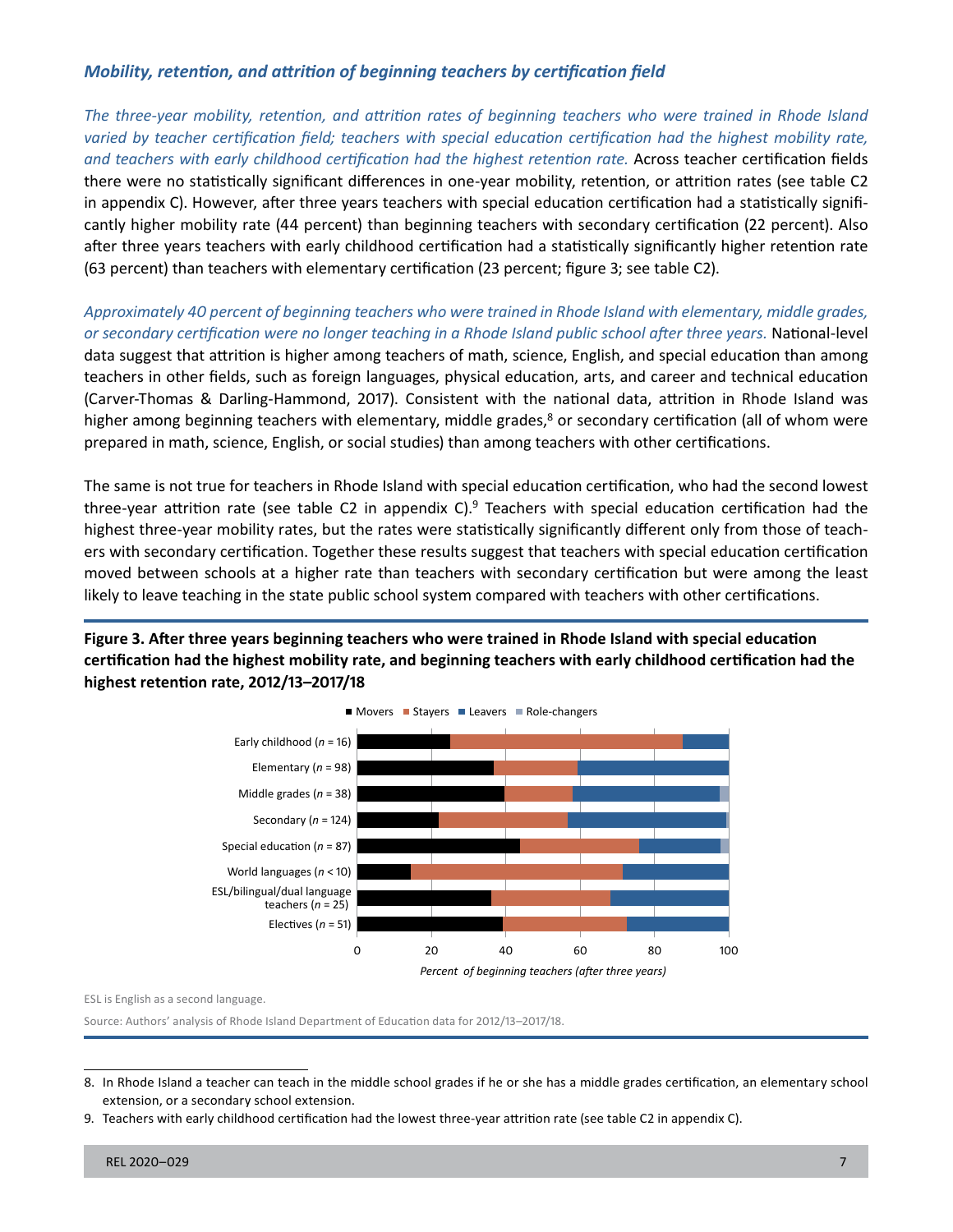(40 percent), and secondary (43 percent) certification were higher than national rates.<sup>10</sup> Nationally, the three-year The three-year attrition rates in Rhode Island for beginning teachers with elementary (41 percent), middle grades attrition rate was 12 percent for beginning elementary school teachers (grades K–6) and 18 percent for beginning secondary school teachers (grades 7–12; Gray & Taie, 2015). Nationally, for teachers in schools with combined elementary and secondary grades, the three-year attrition rate was 21 percent (Gray & Taie, 2015). However, these national data represent teachers who left the field of teaching, which is not necessarily representative of the teachers in this study. The data in this study indicate whether a teacher continued teaching in the Rhode Island public school system; teachers who left the state public school system may have remained in the field of teaching but in a private school or in another state's public school system.

# *Mobility, retention, and attrition of beginning teachers who were trained in alternative teacher preparation programs*

also offer a path to certification in a small number of fields.<sup>11</sup> Because of these and other unobserved differences, Alternative teacher preparation programs in Rhode Island differ from other teacher preparation program types in that teachers who are trained in alternative programs are granted a preliminary teaching certification for at least one year that allows them to teach while they complete their program requirements. Alternative programs including alternative program teachers in the analysis of all teachers could skew results.

 in alternative programs made up 12 percent of the sample used to examine mobility after one year and 21 percent Supplemental analyses suggest that this is the case, particularly for three-year outcomes. The teachers prepared of the sample used to examine mobility after three years (see table C1 in appendix C). The three-year analyses revealed that approximately 72 percent of beginning teachers trained in alternative programs were no longer teaching in the Rhode Island public school system after three years (see table C1 in appendix C). But when beginning teachers trained in alternative programs were removed from the sample of beginning teachers:

- • The percentage of teachers who were no longer teaching in the state public school system after three years fell from 34 percent to 24 percent (see table C1).
- The percentage of teachers with elementary certification who remained in their initial school after three years rose from 23 percent to 26 percent (see table C2).
- The percentage of teachers with secondary certification who were no longer teaching in the state public school system after three years fell from 43 percent to 29 percent (see table C2).

# **Limitations**

There are a few important limitations to this study. First, the study is descriptive rather than causal and is not designed to demonstrate whether teacher preparation program providers are the cause of any variation in mobility and retention. Thus, the analyses cannot explain why outcomes varied. A lack of comprehensive data about the characteristics of teacher preparation programs means that the study is limited in its ability to address whether differences within or across program providers might have led to the observed results. In addition, the regression models had low explanatory power, which further supports the notion that other, unmeasured variables would better model the relationship between where a teacher is trained in Rhode Island and that teacher's mobility, retention, and attrition outcomes in the state public school system. Further research is needed to explain the policies and practices within each program that might be associated with the observed variations in outcomes.

 10. In the national data the categories for elementary school and high school teachers include teachers of special education, world languages, and electives, whereas in this study they do not.

<sup>11.</sup> Thus, these teachers had a narrower range of certifications than teachers who were trained in traditional programs. Specifically, the alternative programs in Rhode Island offer a general elementary certification, specialized secondary certifications such as in English or biology, and a limited number of special education certifications. They do not offer certifications in early childhood, elective courses, or English as a second language.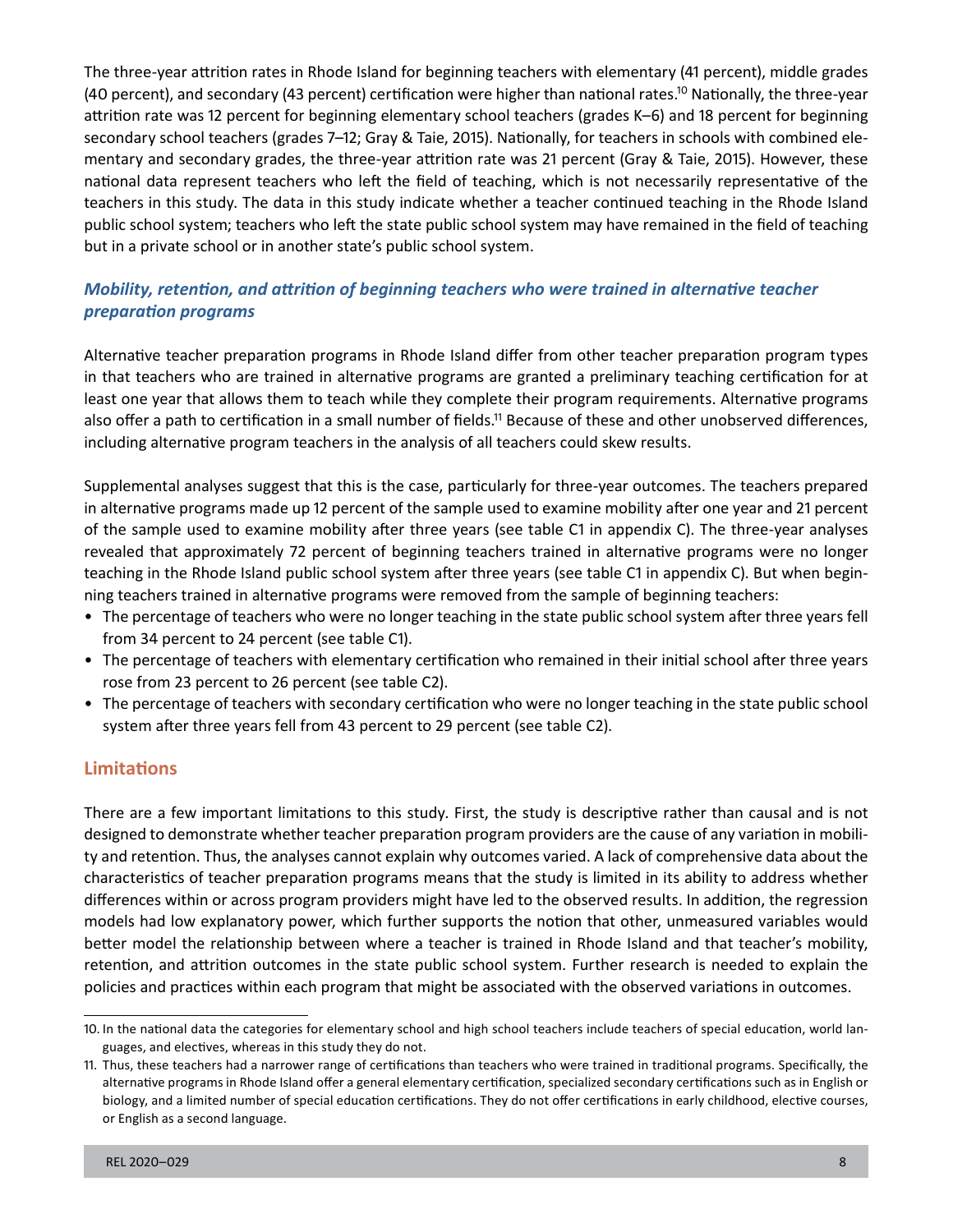In addition, because prospective teachers choose their preparation program, the differences in outcomes could reflect the characteristics of prospective teachers who select different programs. The study data did not include information on the characteristics of beginning teachers (such as their motivation or grades) that might have explained some of the differences in mobility across program types and certification fields or between public and private providers.

Similarly, the data do not reveal why teachers left the Rhode Island public school system. If some teachers had one-year positions, that would result in overestimation of the attrition rates. Some of the teachers who left might also have been lower performing teachers whose contracts were not renewed. Past research has shown that beginning teachers who are more effective are more likely to stay in their schools (Robertson-Kraft & Duckworth, 2014). However, the current study did not examine the relationship between teacher effectiveness and different teacher preparation program providers and teacher retention, so it cannot yield conclusions about whether the most effective teachers remained and the least effective teachers left.

Another limitation of the study is the inability to generalize the findings to the broader population of Rhode Island beginning teachers trained in the state. The beginning teacher sample represented only about 38 percent of teachers trained in Rhode Island between 2012/13 and 2016/17 (1,164 of 3,045 beginning teachers). Many teachers trained in Rhode Island did not go on to teach in the state public school system. The data on these teachers are not yet in an easily analyzable format. Rhode Island would benefit by having a systematic statewide collection of information on all beginning teachers trained in the state that identified whether they intended to work in the state public school system but could not find employment or whether they intended to teach in a private school, teach in a public school in another state, or work in other roles.

# **Implications**

Because teacher preparation program providers are increasingly accountable to state education agencies for how well they prepare teachers, especially in hard-to-staff schools or subjects, RIDE and the program providers might be interested in these findings and in further understanding why teachers move, stay, or leave. Based on these findings, RIDE might consider implementing supports for teachers holding certain certifications. Together with districts and teacher preparation program providers, RIDE might also consider providing supports or incentives to increase retention for teachers who were trained in alternative programs, since these teachers left the Rhode Island public school system at higher rates after three years than teachers who were trained in traditional programs. The findings of the study also raise several questions that could be explored though further research.

# *For state education agencies, districts, and teacher preparation program providers: Targeting certification fields and program types to reduce mobility and attrition*

Teachers with early childhood certification had the highest three-year retention rate (63 percent, compared with 23 percent among teachers with elementary certification, 18 percent among teachers with middle grades certification, and 35 percent among teachers with secondary certification; see table C2 in appendix C). As this study did not investigate why teachers chose to stay in their initial school, move to another school in the state public school system, or leave the state public school system, RIDE may want to explore why early childhood teachers are more likely to stay in their initial school. Perhaps early childhood certification differs from other grade-level certifications in some key characteristic. The difference in retention might also be related to teacher preparation program type. This study found that teachers who were trained in alternative programs experienced higher attrition than teachers who were trained in traditional programs. Given that none of the alternative programs in Rhode Island offer early childhood certifications (Rhode Island Department of Education, 2017), this might in part explain why retention was higher for teachers with early childhood certification than for teachers with other grade-level certifications.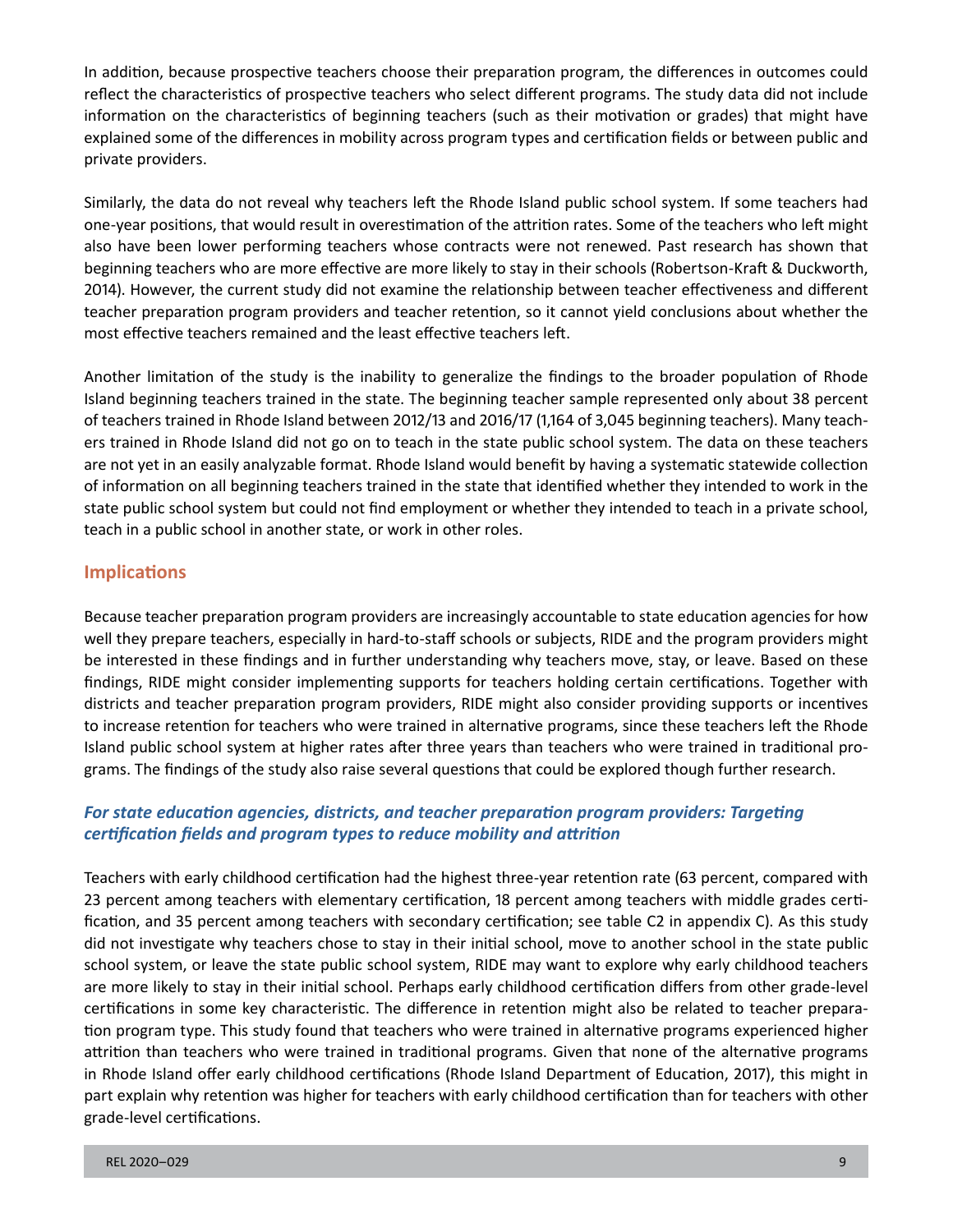RIDE might also want to use the findings to inform the supports that it and teacher preparation program providers offer to teacher candidates and beginning teachers, especially those in groups with the highest mobility rates, such as teachers with special education certification, and the highest attrition rates, such as teachers with secondary certification. This pattern is not unique to Rhode Island; special education teachers in three Regional Educational Laboratory Midwest Region states had higher five-year mobility rates than teachers in other grade levels and subject areas (Podgursky et al., 2016). In particular, teacher preparation program providers might consider ways to provide additional supports to candidates seeking special education certification, such as more time for practice teaching or additional mentorship once teachers are in their first position.

RIDE might also consider further investigating why teachers who were trained in alternative programs experienced higher attrition rates after three years than teachers who were trained in traditional programs. Because some alternative programs require only a two-year commitment, RIDE might be interested in understanding what motivates candidates to participate in such programs and what induces them to leave the Rhode Island public school system. Providing additional supports and incentives might make a difference in these teachers' decisions to remain in the state public school system. Other states with alternative teacher preparation programs might face similar challenges in retaining teachers and might benefit from conducting analyses similar to those in this study to examine mobility, retention, and attrition rates for teachers trained in alternative programs.

Prospective teachers can use the findings from this report to identify certification fields with teacher shortages, which could inform their selection of a certification field. For example, prospective teachers might find that participation in preparation programs is low and attrition rates are high for middle grades education and choose to pursue certification in that field rather than in elementary education, which is a more popular field.

# *For future research*

National attrition rates range from 15 percent to 17 percent for beginning teachers in their first three or four years of teaching (Gray & Taie, 2015). The rates found in this study of Rhode Island are higher because the attrition rate included any teacher who left the state; the national rates count only people who left teaching altogether, not just people who stopped teaching in a particular state. Nevertheless, Rhode Island might still be experiencing attrition rates above the national average for several reasons; for example, Rhode Island's small size and close proximity to several other states might partly explain its above-average attrition rates. Research to identify the reasons would be useful to RIDE and to teacher preparation program providers in designing supports for new teachers. A study that tracks teachers who were trained in Rhode Island and beginning teachers who move to other states could help RIDE understand whether teachers are leaving the profession or are seeking employment as teachers in another state. Research could investigate the factors associated with the decisions of beginning teachers in Rhode Island to move, stay, or leave.

Future studies that examine the mobility, retention, and attrition rates of beginning teachers should consider the percentage of teachers in the sample who were trained in alternative teacher preparation programs. In this study approximately 10 percent of beginning teachers who were trained in Rhode Island between 2012/13 and 2016/17 had attended an alternative program, one of which imposes a two-year teaching commitment (see table D3 in appendix D). Alternative programs provide a strong supply of teachers for hard-to-staff positions and are an important part of Rhode Island's beginning teacher workforce. Yet the results differ when these teachers are excluded from the analysis. For example, mobility, retention, and attrition rates were each 31–34 percent for all beginning teachers after three years, but when teachers trained in an alternative program were excluded from the analysis, mobility was 40 percent, retention was 35 percent, and attrition was 24 percent after three years (see table C1 in appendix C).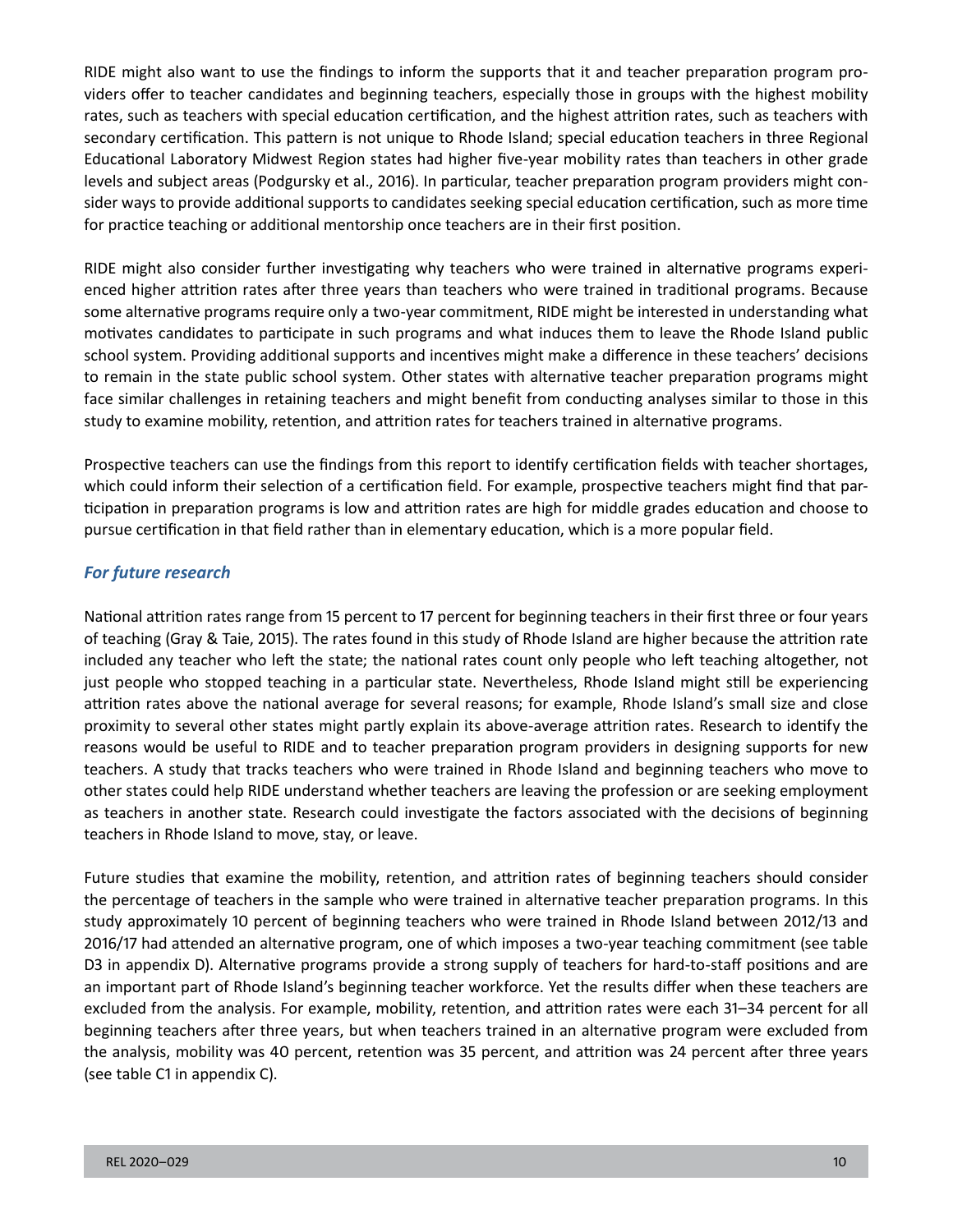Future research could also explore what programmatic aspects of teachers' preparation experiences are related to teacher mobility, retention, and attrition. Currently, Rhode Island is working to collect information more systematically about the qualitative characteristics of teacher preparation programs, which could be used in future research.

An additional avenue of research would be to explore whether teachers who move to another school remain in the same certification field. Research could also explore whether teachers who are teaching out of their certification field move into placements within their certification field when they move to another school. These findings could supplement the findings from this study and help stakeholders better understand teachers' motivations for moving, such as to seek an assignment within their certification field.

### **References**

- Carroll, T., & Foster, E. (2010). *Who will teach? Experience matters.* National Commission on Teaching and America's Future. [https://eric.ed.gov/?id=ED511985.](https://eric.ed.gov/?id=ED511985)
- Carver-Thomas, D., & Darling-Hammond, L. (2017). *Teacher turnover: Why it matters and what we can do about it.* Learning Policy Institute. [https://learningpolicyinstitute.org/sites/default/files/product-files/Teacher\\_Turnover\\_REPORT.pdf.](https://learningpolicyinstitute.org/sites/default/files/product-files/Teacher_Turnover_REPORT.pdf)
- Clotfelter, C. T., Ladd, H. F., & Vigdor, J. L. (2007). *How and why do teacher credentials matter for student achievement?*  (NBER No. 12828). National Bureau of Economic Research Working Paper.<https://eric.ed.gov/?id=ED501923>.
- Gray, L., & Taie, S. (2015). *Public school teacher attrition and mobility in the first five years: Results from the first through*  fifth waves of the 2007–08 beginning teacher longitudinal study. National Center for Education Statistics. https://eric. [ed.gov/?id=ED556348.](https://eric.ed.gov/?id=ED556348)
- Guin, K. (2004). Chronic teacher turnover in urban elementary schools. *Education Policy Analysis Archives, 12*(42), 1–30. <https://eric.ed.gov/?id=EJ853508>.
- Ingersoll, R., Merrill, L., & May, H. (2012)*.* Retaining teachers: How preparation matters. *Educational Leadership, 69*(8), 30–34. [https://eric.ed.gov/?id=EJ988729.](https://eric.ed.gov/?id=EJ988729)
- Ingersoll, R., Merrill, L., & May, H. (2014). *What are the effects of teacher education and preparation on beginning teacher attrition?* (Research Report No. 82). Consortium for Policy Research in Education, University of Pennsylvania. [https://eric.](https://eric.ed.gov/?id=ED575353)  [ed.gov/?id=ED575353](https://eric.ed.gov/?id=ED575353).
- Matlach, L. (2017). *True or false? Busting myths about teacher mobility.* Retrieved October 17, 2017, from [http://www.ride.](http://www.ride.ri.gov/InsideRIDE/AdditionalInformation/Blogs/tabid/746/PostID/59/True-or-False--Busting-Myths-about-Teacher-Mobility.aspx)  [ri.gov/InsideRIDE/AdditionalInformation/Blogs/tabid/746/PostID/59/True-or-False--Busting-Myths-about-Teacher](http://www.ride.ri.gov/InsideRIDE/AdditionalInformation/Blogs/tabid/746/PostID/59/True-or-False--Busting-Myths-about-Teacher-Mobility.aspx) [-Mobility.aspx](http://www.ride.ri.gov/InsideRIDE/AdditionalInformation/Blogs/tabid/746/PostID/59/True-or-False--Busting-Myths-about-Teacher-Mobility.aspx).
- Podgursky, M., Ehlert, M., Lindsay, J., & Wan, Y. (2016) *An examination of the movement of educators within and across three Midwest Region states*. (REL 2017–185). U.S. Department of Education, Institute of Education Sciences, National Center for Education Evaluation and Regional Assistance, Regional Educational Laboratory Midwest. [https://eric.](https://eric.ed.gov/?id=ED570453)  [ed.gov/?id=ED570453](https://eric.ed.gov/?id=ED570453).
- Rhode Island Department of Education. (2017). *Regulations governing the certification of educators in Rhode Island.* [http://www.](http://www.ride.ri.gov/Portals/0/Uploads/Documents/Teachers-and-Administrators-Excellent-Educators/Educator-Certification/Cert-main-page/Regulations-Governing-the-Certifcation-of-Educators-in-Rhode-Island.pdf)  [ride.ri.gov/Portals/0/Uploads/Documents/Teachers-and-Administrators-Excellent-Educators/Educator-Certification/](http://www.ride.ri.gov/Portals/0/Uploads/Documents/Teachers-and-Administrators-Excellent-Educators/Educator-Certification/Cert-main-page/Regulations-Governing-the-Certifcation-of-Educators-in-Rhode-Island.pdf) [Cert-main-page/Regulations-Governing-the-Certifcation-of-Educators-in-Rhode-Island.pdf](http://www.ride.ri.gov/Portals/0/Uploads/Documents/Teachers-and-Administrators-Excellent-Educators/Educator-Certification/Cert-main-page/Regulations-Governing-the-Certifcation-of-Educators-in-Rhode-Island.pdf).